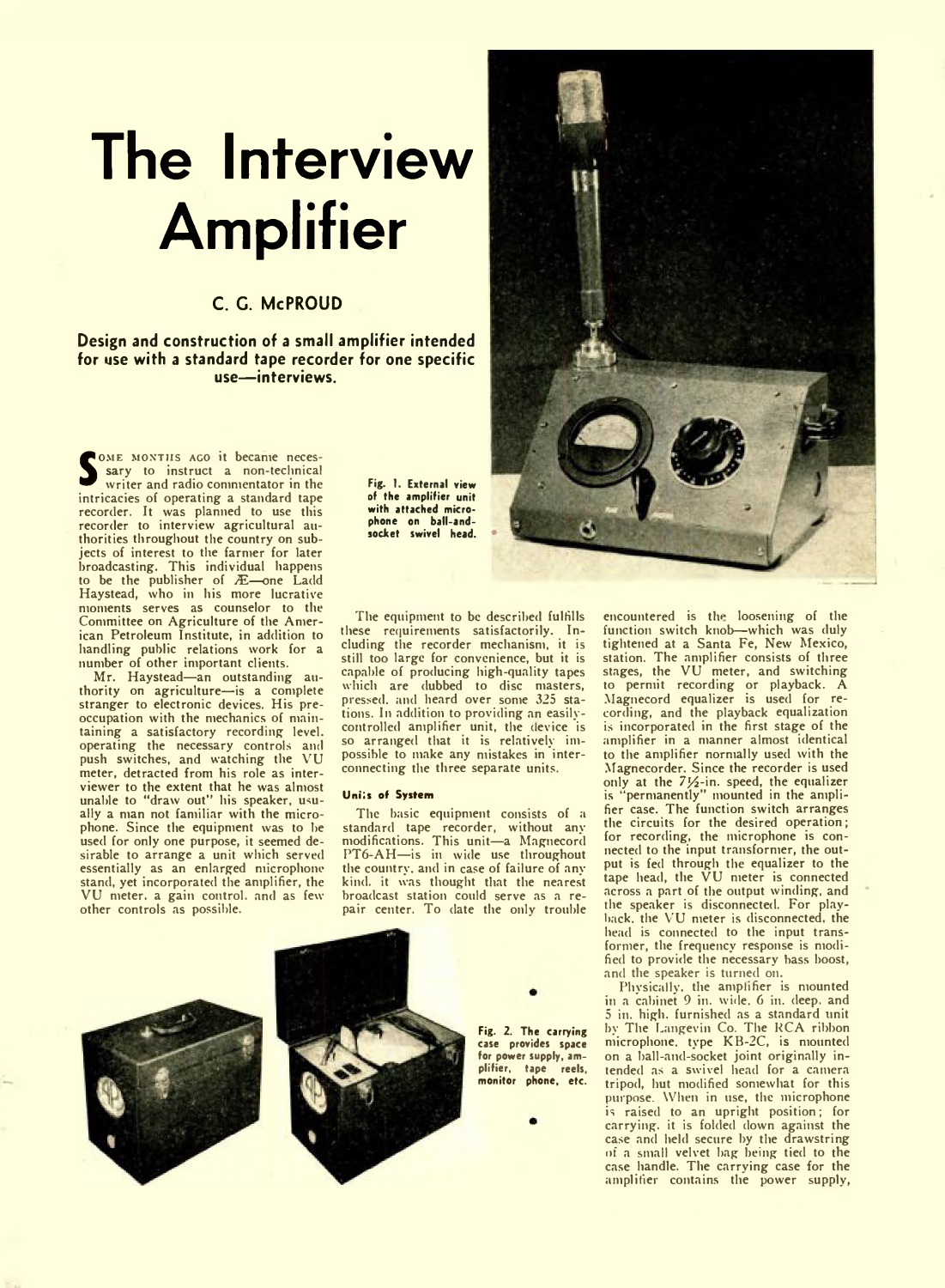space for the amplifier unit, and a compartment for several reels of tape, the monitor headphones, and a stop watch. Figure 1 shows the amplifier unit in operating position, and *Fig. 2* shows two views of the carrying case. The speaker is built into the power supply box, and the grille in the end of the case protects the cone from damage. The cabling con-sists of a short lead from the microphone to the amplifier, a lead from the amplifier to the recorder, and power cables from both recorder and amplifier. Power is furnished from 115-volt a.c. lines.

### **Electronic Requirements**

In the record position, the amplifier was required to have adequate gain to work from the microphone. Since the recording head is specified as having an impedance of 60 ohms, it was most convenient to use the microphone strapped for 50 ohms output, and to use a 30 to 50-ohm winding on the input transformer. The output impedance designed to feed the Magnecord equalizer and the head is 500 ohms and the necessary recording equalization is most readily obtained from a standard equalizer, which can be changed from one speed to another without too much trouble in case such a change becomes necessary. It is not expected that such a change will be made in the field, and neither the extra equalizer nor the 15-in. per-sec. capstan and idler roller is carried with the equipment.

For playback, the input impedance remains at 50 ohms, a satisfactory match for the 60-ohm head. The gain needed for playback is of the same order of magnitude as that for recording, but the low end must be boosted appreciably. This boost is about 20 db from 1000 cps to 100, following the 6 db octave slope. The speaker used has a voice-coil impedance of 3.2 ohms, and it is fed from a 2-ohm tap on the output secondary.

Since there is no need for using the amplifier as a public-address system, tbe function switch has only two positions record and playback. In either position, all circuit switching is accomplished with one operation. No provision is made to indicate on the amplifier panel as to whether or not the recorder is turning, since it is normally used in the same room with the amplifier—usually within six or eight feet of the amplifier. The standard VU meter is connected across a portion of the output second-



Fig. 3. Over-all schematic of amplifier and power supply.



Fig. 4. Schematic of high-frequency equalizer used for recording. Low-frequency equalization,<br>provided in amplifier, is used for playback.

ary to give the correct indication without the use of any multiplier.

The power supply provides the necessary plate and filament voltages for the amplifier as well as for the bias oscillator in the recorder case. The function switch feeds voltage to the bias oscillator only in the record position. Separate filter circuits in the power supply provide adequate isolation and improve regulation of the amplifier voltage in the two conditions of operation.

#### **Amplifier Design**

The amplifier is of straightforward design, being simplified from the basic<br>Magnecord PT6-J amplifier unit. Less<br>power is required than is provided by the original unit, so the output stage is a single 6V6. It is driven by a 6J7 with the gain control in its grid circuit, while the first stage is a low-noise pentode, the 5879. The over-all schematic of amplifier and power supply is shown in *Fig.* 3.

By measurements on the original amplifier provided by the manufacturers of the recorder, it was observed that when the VU meter indicated "zero" level, a 3.0-volt signal was supplied to the input terminals of the equalizer, with a response curve which was essentially flat to that point. The required equalization—of the high end only—is furnished by the fixed equalizer, having a constant-impedance configuration, as shown in *Fig.* 4. The equalizer consists of a series resonant circuit and a parallel resonant circuit combined with three resistors to fix the amount of equalization, which is of the order of 22 db. The equalizer is followed by the "constantcurrent" resistor of 620 ohms, and the entire unit is encased in a housing with a 6-pin plug in the base. To isolate the output tube from the equalizer, an 8-db pad was inserted between the transformer and the equalizer socket.

The output transformer used is provided with taps at impedances of 8, 15, and 500 ohms. Between the 8 and 15 ohm taps, the impedance is 2 ohms. To simplify the switching, the 8-ohm tap is grounded, and the VU meter is con-nected from the "0" tap to the 15-ohm tap, using the conventional 3900-ohm resistor between the transformer and the meter to preserve ballistic action.

Checking the calculations, it is seen that at zero on the meter, 3.0 volts should be applied to the input terminals of the equalizer. Having determined the necessary output connections to simplify the switching, a few calculations are in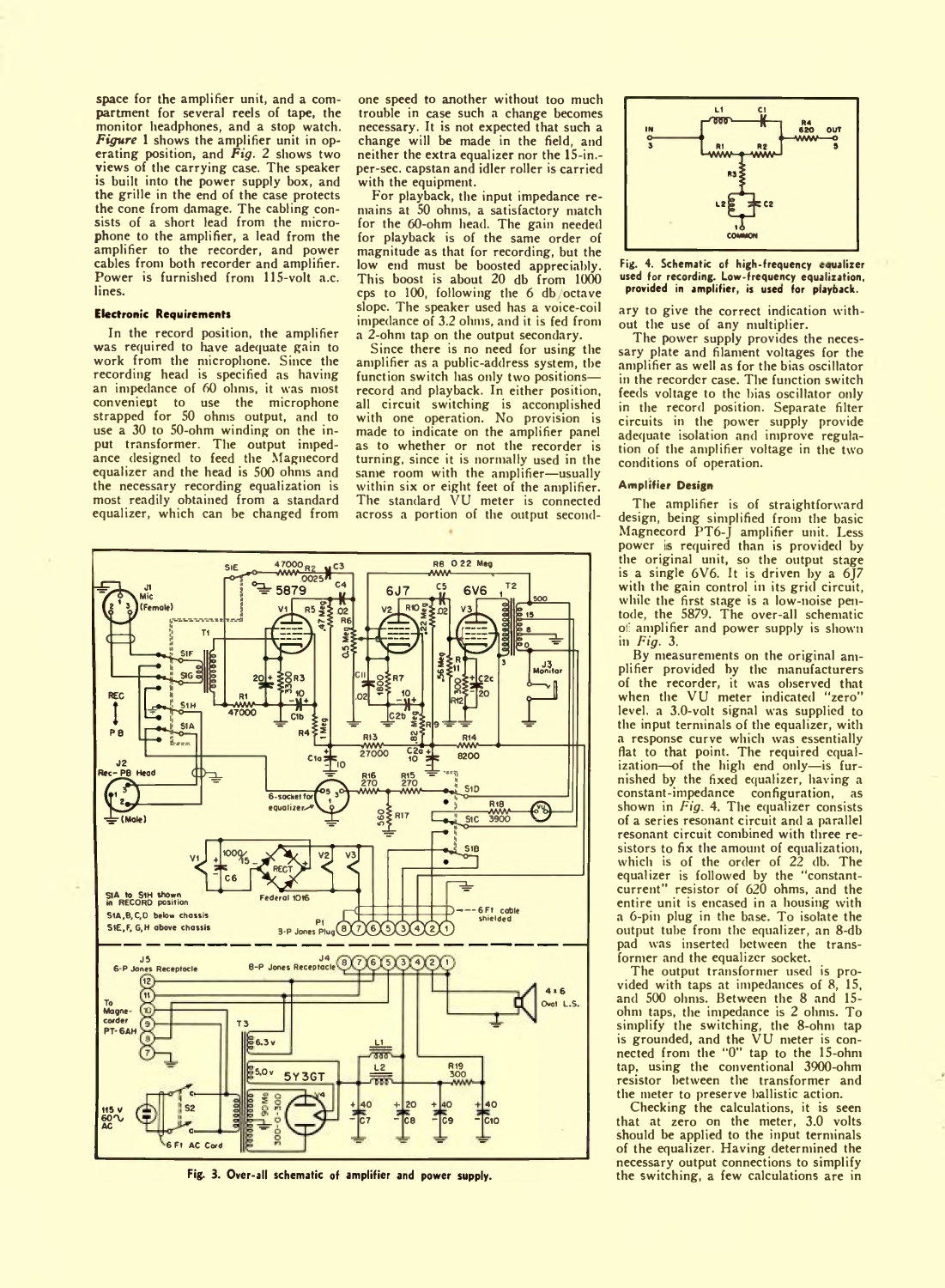order to complete the output circuit. The impedance between the 8- and 500 ohm taps is

$$
Z_{\mathbf{z}} = (\sqrt{500} - \sqrt{8})^{\mathbf{z}}
$$
  
= (22.40 - 2.83) <sup>$\mathbf{z}$</sup>  = 19.57 <sup>$\mathbf{z}$</sup>   
= 382 ohims.

When the standard VU meter indicates zero on the scale, the voltage applied to its terminals through a 3900-ohm re-sistor is 1.228 volts (using a steady tone). With this voltage appearing across the 15-ohm winding, the voltage across a 382-ohm winding is determined by the following means.

$$
E_1 = \frac{\sqrt{Z_1}}{\sqrt{Z_2}}
$$
  
\n
$$
E_1 = \frac{E_1 \sqrt{Z_1}}{\sqrt{Z_1}} = \frac{1.228 \sqrt{382}}{\sqrt{15}}
$$
  
\n
$$
= \frac{24.0}{3.88} = 6.2 \text{ volts.}
$$





The ratio between the required 3.0 volts and the indicated 6.2 volts is 2.064, which represents 6.3 db. There is, however, a mismatch between the 500-ohm pad provided between transformer and equalizer, and the voltage appearing across the 500-ohm load and the 382-ohm source is somewhat higher than that calculated, being some 7.4 db higher than the required 3.0 volts. The 8-db pad was assembled from standard preferredvalue resistors to approximate the necessary loss and impedance. Final matching of VU meter indication and the signal voltage at the input of the equalizer may be done by small changes in the series YU-meter resistor. In this particular instance however, the 3900-ohm resistor gave a zero indication with 3.05 volts at the equalizer.

Fig. 5. Frequency response, input to tape<br>output. This involves the amplifier for two operations.

The rated primary impedance is 5000 ohms—normal for the 6V6. With a 7 volt signal being required across the



382-ohm secondary, the signal across the primary is

$$
\vec{E}_p = \frac{7.0\sqrt{5000}}{\sqrt{382}}
$$
  
= 25.3 volts.

In calculating amplifier gains, it is usual to assume a gain of approximately 15 times for a pentode output stage. Thus the signal voltage required at the grid<br>of the 6V6, for normal output, is 25.3/<br>15, or 1.69 volts. To determine the<br>needed gain for the first and second stages, it is first necessary to start with the available input signal. The average microphone has an output of the order of  $-52$  db, according to the specifications, for a sound pressure of 10 bars. Normal speech is somewhere in the vicinity of 0.4 bars, however, which is 28 db below 10 bars. Thus the voltage output from a microphone is about  $52$  - $28$  or  $-80$  db, based on a reference of 1.73 volts across 500 ohms, presumably. Referred to 30 ohms, for the microphone to be used, the reference zero is

*[Continued on page 36]*



Fig. 8 (le ft). Top view of amplifier chassis, to show placement of major components. Fig. 9 (right). Under-chassis view of the amplifier.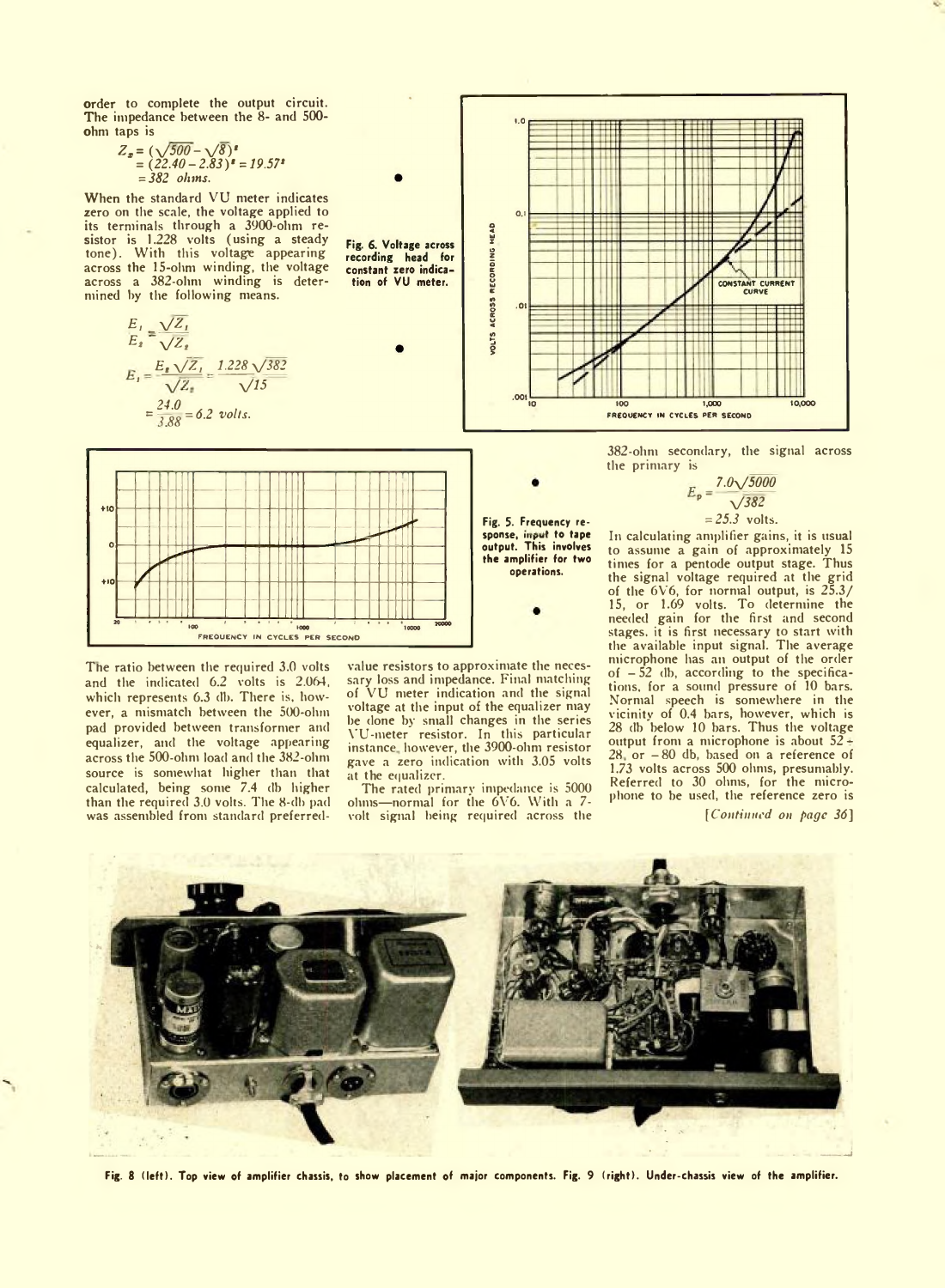$1.73 \sqrt{30}/\sqrt{500}$ , or 0.423 volts. Eighty db below this value is .0000423 volts, or 42 microvolts. The input transformer has a step-up ratio of  $30/50,000$  ohms, which gives a voltage gain of 40.8, the square root of the impedance ratio. Therefore, between the grid of the first tube and the grid of the output stage, it is necessary to have a voltage gain of 1.69/.00172, or approximately 1000. This is easily obtained by using two pentodes, one the low-noise 5879. and the other a 6J7. This will allow for more than enough gain for recording, and for the addition of some inverse feedback. The signal from a playback bead is somewhat less than that fiom a microphone, and an additional 20 db of gain is required for the low-frequency equalization, so both pentodes are used in circuits which give stage gains of approximately 100, as observed from am plitier charts in the Tube Handbook.

The low-frequency equalization is provided by a feedback loop around the first stage, as used in the Magnecord amplifier. The circuit is simple, and lends itself to minor modification, as required. to obtain the desired playback characteriste. The network  $C_3$ ,  $R_2$ , and *R*, gives the necessary low-frequency boost by reducing feedback to a minimum at low frequencies. When the reactance of *C ,* equals the resistance  $R_1 + R_2$ , the curve is 3 db from "flat." and aliove this frequency the response is essentially fiat. One section of the switch disconnects the feedback network  $R_2 - C_3$  from  $R_1$ , and grounds the lower end of the input transformer secondary, removing all feedback from the first stage.

In order to provide direct current for the heater of the first stage, a selenium rectifier and a filter capacitor are mounted in the amplifier. In the circuit shown, the voltage at the heater terminals of the 5879 is 6.0 when the a.c. heater voltage is 6.3. The use of d.c. on this heater reduces the hum below audible modulation on the tape.

It is noted that there are quite a num her of sections to the function switch. Since the input and the output of the amplifier both have to appear on the switch, some precautions must be taken to avoid unwanted oscillation. The switch is composed of two decks, being shielded by the section of the chassis between them. In the record position, the microphone receptacle is connected to the input transformer by *S,p* and *S<sub>10</sub>*; *S<sub>1A</sub>* and *S<sub>1H</sub>* connect the recording head to the output of the equalizer;  $S_{ID}$ connects the output transformer winding to the input of the isolation pad. The remaining two sections, *S ,c* and *S ,b,* connect the VU meter and apply B + to the bias oscillator, respectively. In the play back position, the tape head is connected to the input transformer through switch sections  $S_{III}$ ,  $S_{IA}$ ,  $S_{IF}$ , and  $\tilde{S}_{IO}$ —with the interconnections between the switch decks serving to provide isolation be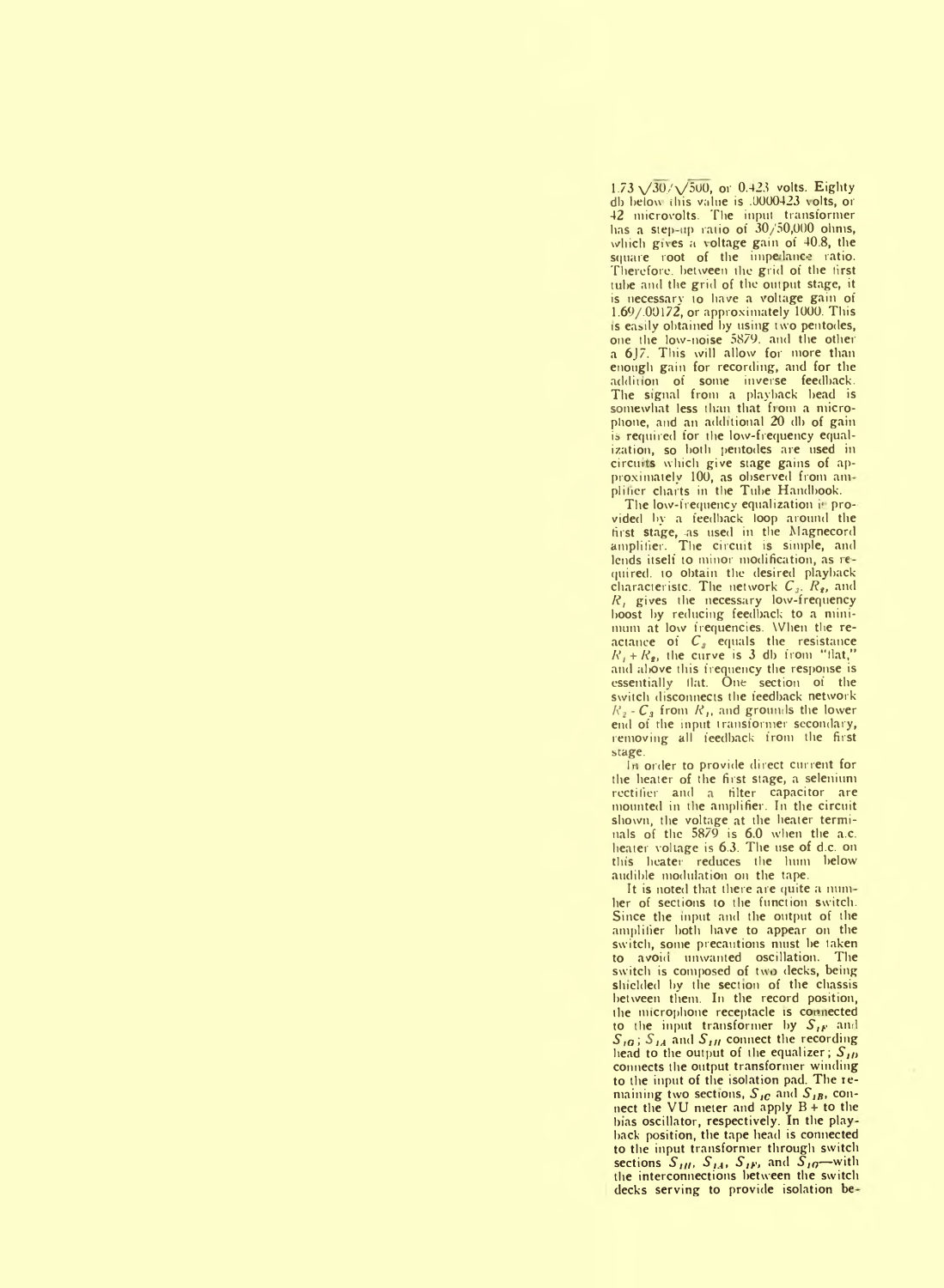tween input and output of the amplifier.  $S_{IB}$  connects the equalizing network around the first stage, and  $S_{10}$  turns on the speaker. To reduce the number of wires in the interconnecting cable, the rectifier and filter for the d.c. filament supply to the 5879 are mounted in the amplifier case.

#### **Interconnecting Cables**

The cabling between the various units is arranged so that there is no possibility of making any incorrect connections. The microphone cable is just long enough to run from the microphone to the jack  $J_{1}$  and since the microphone remains permanently mounted on the top of the case, there is little reason for disconnecting this lead at any time during normal operation. The power cable from the amplifier to the power supply is attached to the amplifier chassis, and is plugged into the power supply receptacle, using an 8-prong Jones plug. The power supply cable from the re-corder terminates in a 6-prong plug which mates with a receptacle on the power supply case. The remaining lead from the recorder terminates in a Cannon plug, which connects into the amplifier chassis.

The power supply cable from the am-plifier is a 7-wire shielded cable, with the shield connected only at the plug end. A separate lead is used for the common ground connection. The 6-wire lead from the recorder carries ground, B +, 6.3 volts for the bias oscillator filament, and 115 volts for the recorder motors.

A rubber-covered a.c. line furnishes the main power connection from any convenient 115-volt outlet.

#### **Construction**

While any convenient case can be used, the one employed is available as a standard model, and is readily adapted to this application. The front apron is



Fig. 7. Sketch of chassis arrangement to provide for shielding between two decks of recordplayback switch.

cut down both sides and across the bottom so that a chassis can be slid into position. The front panel is made to overlap the bottom of the case, and the chassis is attached to the front panel permanently. The switch shield and mounting is made by cutting two saw slots and bending a portion of the top surface down, as shown in *Fig. 7.* This requires some nicety of calculation, because the spacing between the chassis and the front panel must be just right to mount the switch, using the spacers and tie bolts of the switch to hold it to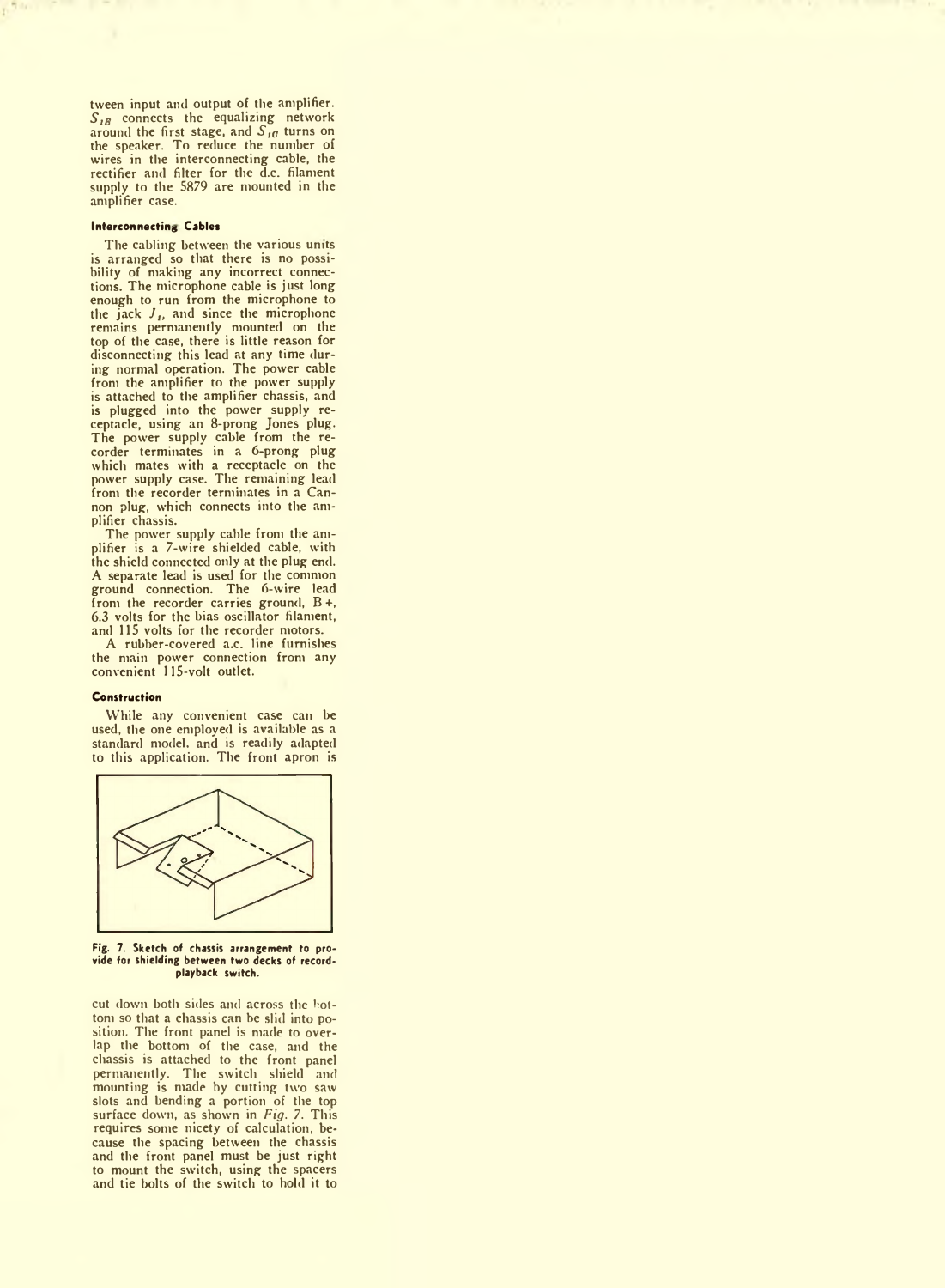the bent-down portion of the chassis, and with the mounting bushing of the switch heing just flush with the underside of the front panel. While this may sound difficult, it must he remembered that the spacers between the switch section and the chassis may be cut readily to make the switch fit properly.

The input transformer is mounted under the chassis on a bracket, making the connections reasonably near the switch for ease in wiring the playback equalizer components. The gain control is above the chassis, and permits a short lead direct to the grid of the 6J7, as shown in *Fig.* 8. The coupling capacitor *C\* is in the small space between the gain control and the front of the chassis.

The general underchassis arrange-ment may be seen in *Fig.* 9. The 5879 heater supply is under the VU meter, which requires some odd cut outs in the chassis to miss the terminals. In planning for the parts placement, the original drawings were made in three dimensions, with the case angles projected, so that everything clears—but not much. Most of the wiring is made directly from point to point, with resistors and capacitors connected to socket terminals where possible.

The capacitor  $C_{\epsilon}$  is the one visible on the corner of the chassis in *Fig.* 8.  $R_{16}$ , *R ,7,* and *R ,a* are mounted on the three unused terminals of the 6-hole socket for the equalizer. The socket for the 5879 is a Vector. *\y2* in. high, and mounts *R s, R,* and *R s.* This socket is riveted to a metal electrolytic capacitor mounting plate, and is flexibly mounted on the chassis by means of four grommets, using the Amphenol kit available for this type of mounting. When a socket is so mounted, flexible leads must be used to make connections to it—the so-called "antenna hank" is ideal for this purpose. *R,* is directly mounted on the input transformer terminal panel.

The microphone is mounted on the ball-and-socket camera tripod top by means of an adapter, since the microphone handle Inis a 5/8-27 thread and that of the swivel is 1 4-20. The lower part of this type of ball-and-socket unit in removed and discarded. Four holes are drilled in the ring for 3-48 screws. and the unit is then attached to the top of the ease, with a coil spring under the hall. This spring is of the type used for spring mounting a record changer, and is about  $5/8$ -in. in diameter. There is enough friction to hold the microphone in any position it is placed, yet it can be laid down against the case for carrying. A slot in the ring of the ball-and socket head permits the microphone to he laid flat against the case in only one position; in all other directions, the microphone can only be lowered to about 30 deg. from horizontal.

The power supply is enclosed in the  $3\frac{1}{2} \times 6 \times 8$  "Minibox." most parts being mounted on a shelf attached to the case The  $4 \times 6$ -in. oval speaker is in this case, and protected by  $\frac{1}{4}$ -in. hardware cloth, as shown in *Fig.* 10. To conserve space, the half-shell of the transformer extends outside the case. Two ventilating plugs are installed on the bottom of this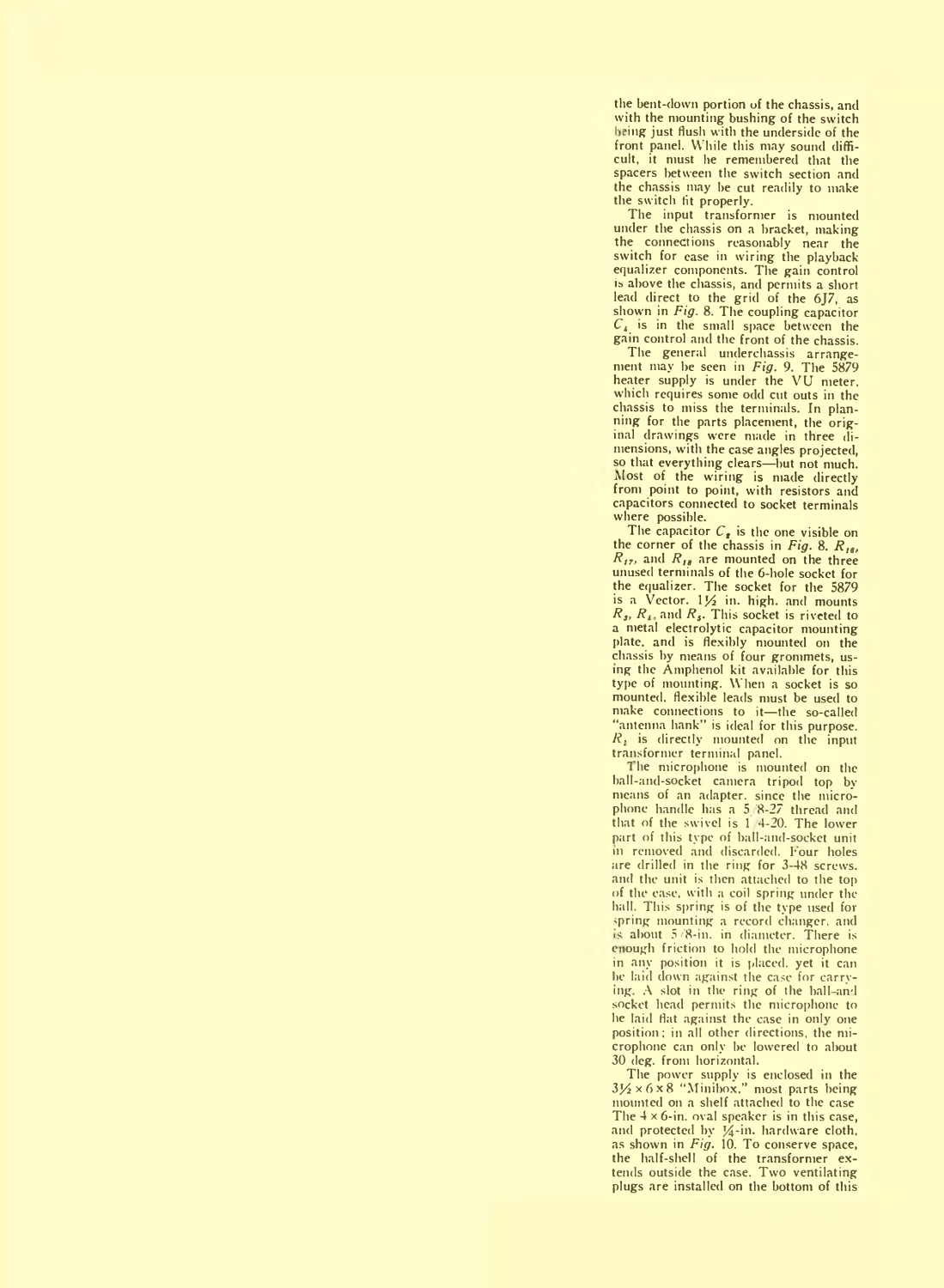case, and one on the top over the rectifier tube. To permit free flow of air, another is installed in the carrying case directly below the speaker grille. The carrying case was made to order, and the power supply is simply dropped into the compartment provided—making a fairly tight fit. Since it was decided that it might be possible to damage the recorded tape if it were too close to the power transformer and chokes, the compartment for the amplifier is at the center of the case, with the tape being



Fig. 10. External view of power supply case.

spaced away from the power supply by the amplifier. Since this arrangement places the two heavier sections at the center and the end, it is advisable to order the case without a carrying handle. After determining the center of gravity, the handle can then be mounted. The case may not appear symmetrical, but it does carry easier.

#### **Performance**

The unit as constructed has already been across the country four times, and has made quite a number of recordings by this time. There is sufficient gain for all microphone work within the requirements of interview service— the gain control normally being used at about 20 on the dial plate, which is a standard attenuator scale used to give this unit a professional appearance. Actually, the calibrations of this scale approximate the attenuation of the volume control, in db. Adequate gain is also provided for playback, and the response is essentially nat from 100 to 7500 cps. *Figure* 5 shows the response from microphone input to tape output—with a rise at the high-frequency end to provide crispness in the speech. The curve of *Fig.* 6 shows the actual voltage across the recording head for constant zero-level indication on the VU meter. This curve shows the effect of the equalizer in its deviation from the 6-db/octave curve which would result from a constant-current feed of the recording head.

The amplifier unit, with its power supply and carrying case, has proven its value for use by non-technical personnel. and therefore justifies this particular design. All flexibility has been eliminated to make the operation as straightforward as possible and to reduce the possibility of error. However,